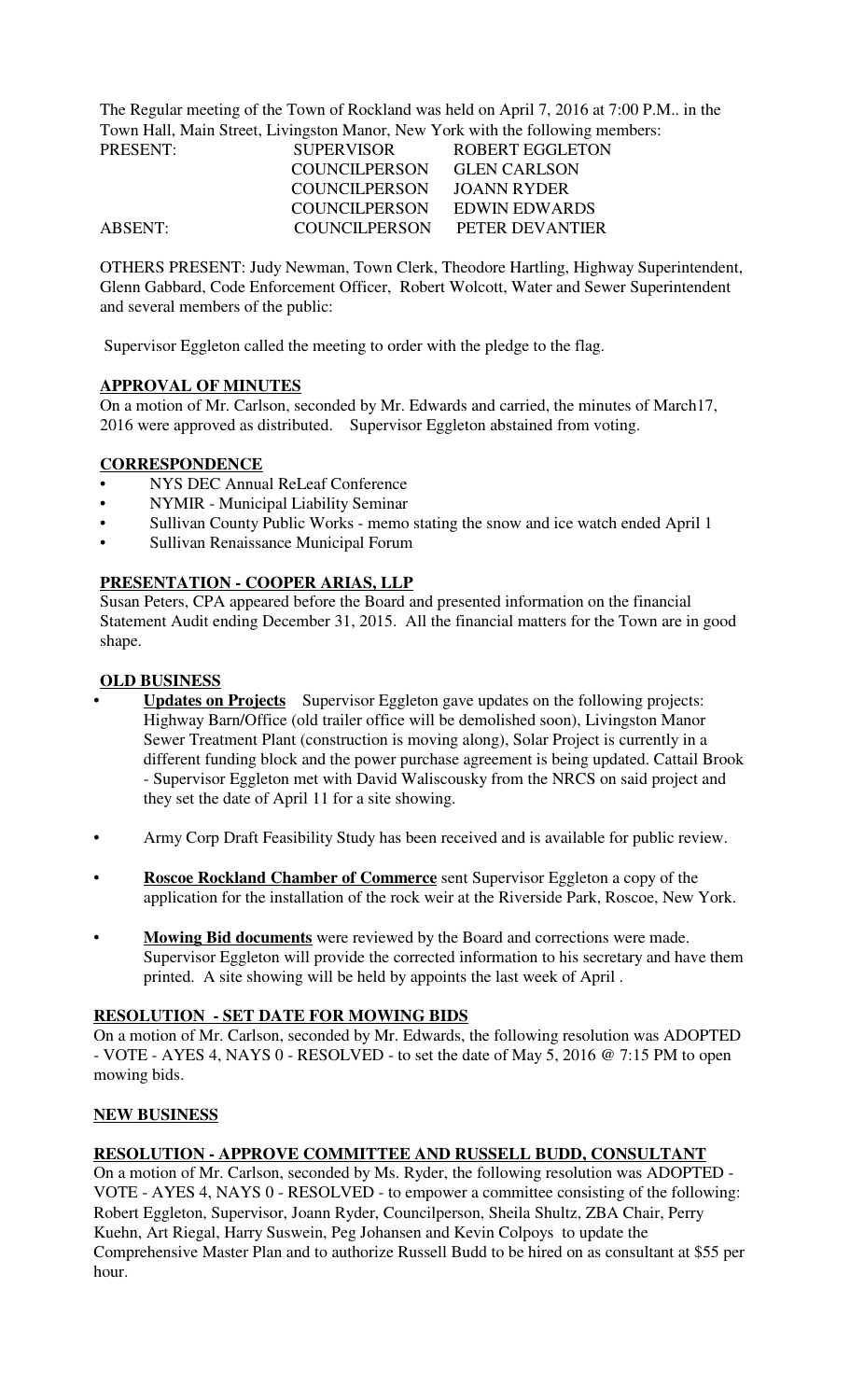# *REGULAR MEETING, TOWN OF ROCKLAND, APRIL 7, 2016*

**Solid Waste fee refund**: A refund in the amount of \$300 was received from Laurie Dutcher, Tax Collector. The refund was for our property known as SBL 6.-1-21.2 located in Liberty.

**Municipal Clean** The Board had discussion on scheduling a proposed clean up day. The consensus is to have it in the fall.

**Time Warner** sent a check in the amount of \$34,340 for their franchise agreement.

#### **EXECUTIVE SESSION**

On a motion of Mr. Carlson, seconded by Mr. Edwards, to move into executive session to discuss a personnel issue with Water and Sewer Superintendent Robert Wolcott. AYES 4 - NAYS 0 - Carried - Time: 8:11 P.M.

## **CLOSE EXECUTIVE SESSION**

On a motion of Mr. Carlson, seconded by Mr. Edwards, to close the executive session. AYES 4 - NAYS 0 - Carried - Time: 8:27 P.M.

**Town Clerk's** monthly report was presented.

## **DEPARTMENT HEADS**

**Agreement for Highway Money Expenditures** pursuant to the provisions of Section 284 of the Highway Law was presented by Ted Hartling, Highway Superintendent. The agreement was signed by all the Board members.

#### **RESOLUTION - AWARD BID TO CAMPBELL FREIGHTLINER OF ORANGE COUNTY, LLC 2017 FREIGHTLINER 114SD**

On a motion of Ms. Ryder, seconded by Mr. Carlson, the following resolution was ADOPTED - VOTE - AYES 4, NAYS 0 RESOLVED - to award the Highway Department bid to Campbell Freightliner of Orange County, LLC for (1) 2017 Freightliner 114SD in the amount of \$253,702.00.

Ted reported to the Board on an insurance claim on a truck driven by Terry Simmons. While he was driving said truck, a deer ran into him causing \$2,700 in damages.

Bob reported that he will be checking on prices to drill a new well in the Roscoe-rockland Water District. He also suggest that we check with Russ Budd for possible grant funds to assist with well projects. The Board also addressed proposed changes to the on/off charges. Currently they are \$5.

Bob also advised the Board on water lead tests to be completed at both Roscoe and Livingston Manor Schools.

Glenn advised the Board on new state building codes to be established April  $9<sup>th</sup>$  and enforced by Oct.  $3<sup>rd</sup>$ . They are based on the international code. He also gave an update on Hemlock Ridge construction.

#### **APPROVAL OF BILLS**

| On a motion of Ms. Ryder, seconded by Mr. Edwards, the following resolution was ADOPTED -   |            |            |
|---------------------------------------------------------------------------------------------|------------|------------|
| VOTE - AYES 4, NAYS 0 - RESOLVED - to approve the bills on the abstract #7 in the following |            |            |
| General Fund                                                                                | 109 to 131 | 39,043.82  |
| Highway                                                                                     | 102 to 123 | 16,796.35  |
| Liv. Manor Sewer                                                                            | 44 to 52   | 2,454.58   |
| <b>Roscoe Rockland Water</b>                                                                | 46 to 54   | 2,144.82   |
| Liv Manor Water                                                                             | 44 to 56   | 4,495.52   |
| Roscoe Sewer                                                                                | 51 to 57   | 2,083.04   |
| Roscoe Rockland Light                                                                       | 10 to 11   | 992.01     |
| Livingston Manor Light                                                                      | 8          | 1,344.56   |
| Hazel Park Light                                                                            |            | 38.36      |
| <b>Livingston Manor Sewer Construction</b>                                                  | 9 to 12    | 388,925.59 |